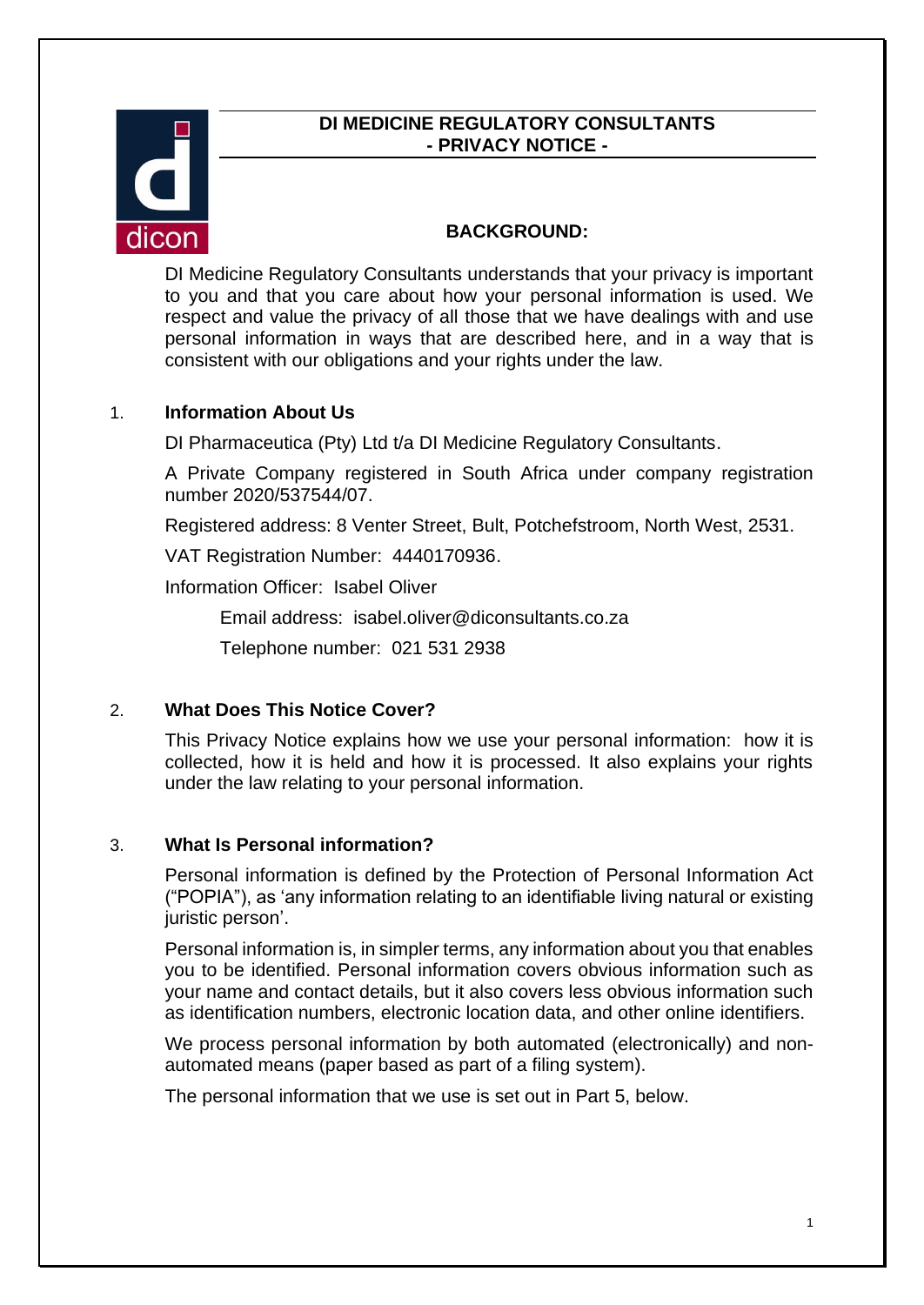### 4. **What Are My Rights?**

Under POPIA, you have the right to have your personal information processed according to 8 processing conditions that are summarized as follows:

**Condition 1** – Accountability.

We must ensure that the conditions set out in Chapter 3 of the Act and all the associated measures are complied with.

**Condition 2** – Personal information must be collected and processed lawfully in a reasonable manner that does not infringe on your rights. Personal information may only be processed if it is adequate, relevant, and not excessive.

Personal information may only be processed if you consent thereto, alternatively where it is necessary to do so for the conclusion or performance of a contract, an obligation in terms of law, to protect your legitimate interest/s, or to pursue our legitimate interest/s.

Personal information must as far as possible be collected directly from you.

**Condition 3** requires that personal information must be collected for a specific explicitly defined and lawful purpose related to a function or activity of ours. Such personal information may not be retained any longer than necessary for achieving the purposes for which the information was collected and/or subsequently processed.

**Condition 4** prohibits the further processing of your personal information unless such processing is compatible with the initial purpose of collecting the information.

**Condition 5** requires us to take reasonable, practicable steps to ensure that your personal information is complete, accurate, and not misleading. Such personal information must also be kept up to date, taking into consideration the purpose of the personal information.

The nature and purpose of your personal information will dictate as to how often such information must be updated.

**Condition 6** requires that we must, as far as it is practicable, inform you before your personal information is collected and the purpose of collecting and from where your personal information will be collected.

You are entitled to our details and must be made aware of the consequences of not disclosing personal information to us where it is required for a specific purpose.

You must also be made aware if your personal information is collected and processed as requirement established in law.

As per Section 72 of the Act, you will be advised if your personal information will be transferred across the borders of South Africa.

**Condition 7** requires that we must secure the integrity and confidentiality of your personal information by taking appropriate reasonable, technical, and organisational measures, to prevent the loss thereof or unlawful access thereto.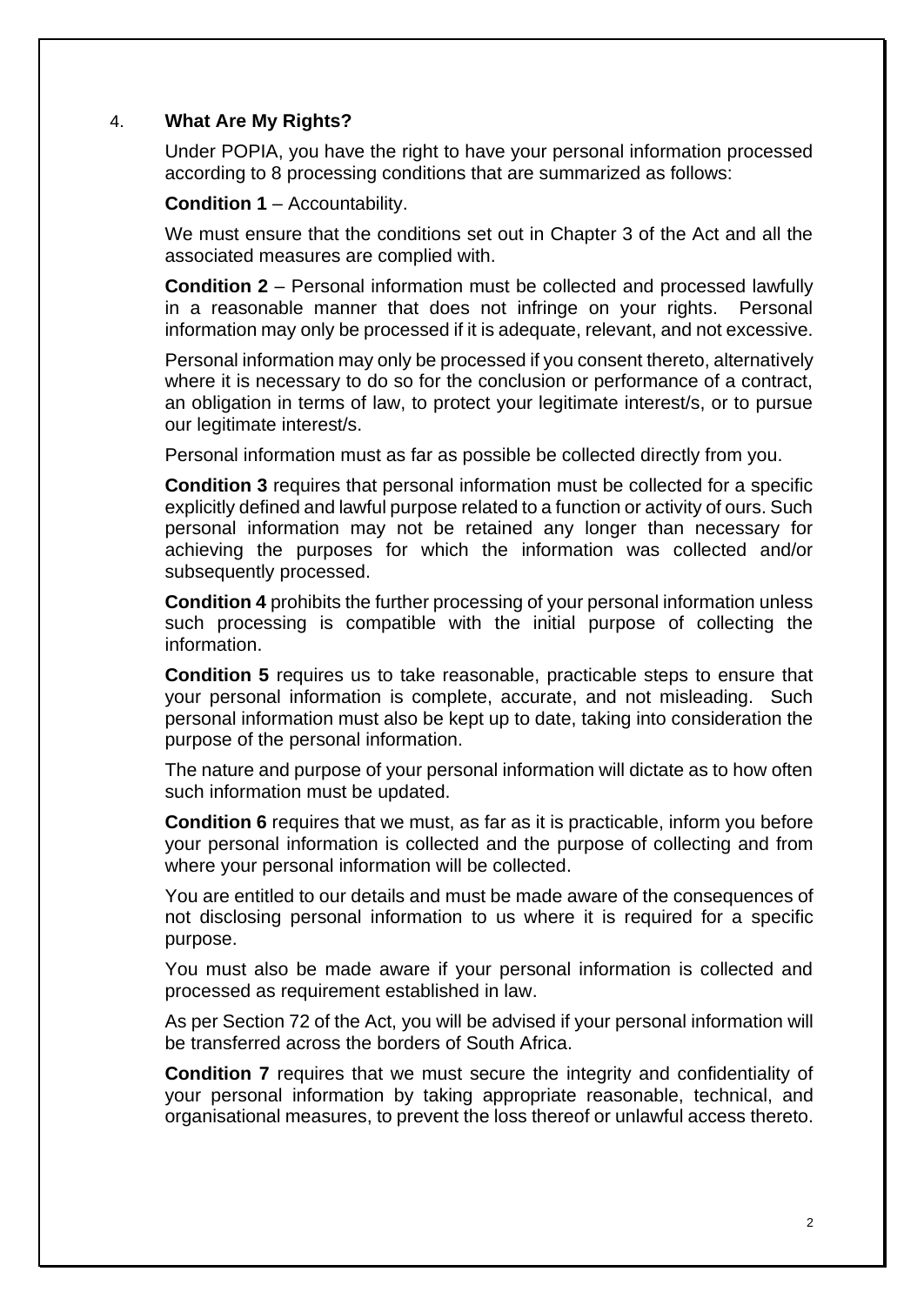**Condition 8** - You have the right to establish whether your personal information is held by us and to have it corrected or destroyed if it is inaccurate, irrelevant, excessive, out of date, incomplete, misleading, or have been obtained unlawfully.

## **Other rights.**

You further have the following rights, which we will always work to uphold:

- a) The right to be informed about our or collection and use of your personal information. This Privacy Notice should tell you everything you need to know, but you can always contact us to find out more or to ask any questions using the details in Part 11.
- b) The right to access the personal information we hold about you. Part 10 will tell you how to do this.
- c) The right to have your personal information rectified if any of your personal information held by us is inaccurate or incomplete. Please contact us using the details in Part 11 to find out more.
- d) The right to ask us to delete or otherwise dispose of any of your personal information that we hold. Please contact us using the details in Part 11 to find out more.
- e) The right to request restriction (i.e. prevention) of the processing of your personal information.
- f) The right to object to us using your personal information for a particular purpose or purposes.
- g) The right to withdraw consent. This means that, if we are relying on your consent as the legal basis for using your personal information, you are free to withdraw that consent at any time.
- h) The right to not have your personal information processed for the purposes of direct marketing by means of electronic communication without your consent.

For more information about our use of your personal information or exercising your rights as outlined above, please contact us using the details provided in Part 11.

It is important that your personal information is kept accurate and up to date. If any of the personal information we hold about you changes, please keep us informed for the duration of time that we have that information.

Further information about your rights can also be obtained from the Information Regulator's Office at [https://www.justice.gov.za/inforeg.](https://www.justice.gov.za/inforeg)

If you have any cause for complaint about our use of your personal information, you have the right to lodge a complaint with the Information Regulator's Office. We would welcome the opportunity to resolve your concerns ourselves, so please contact us first, using the details in Part 11.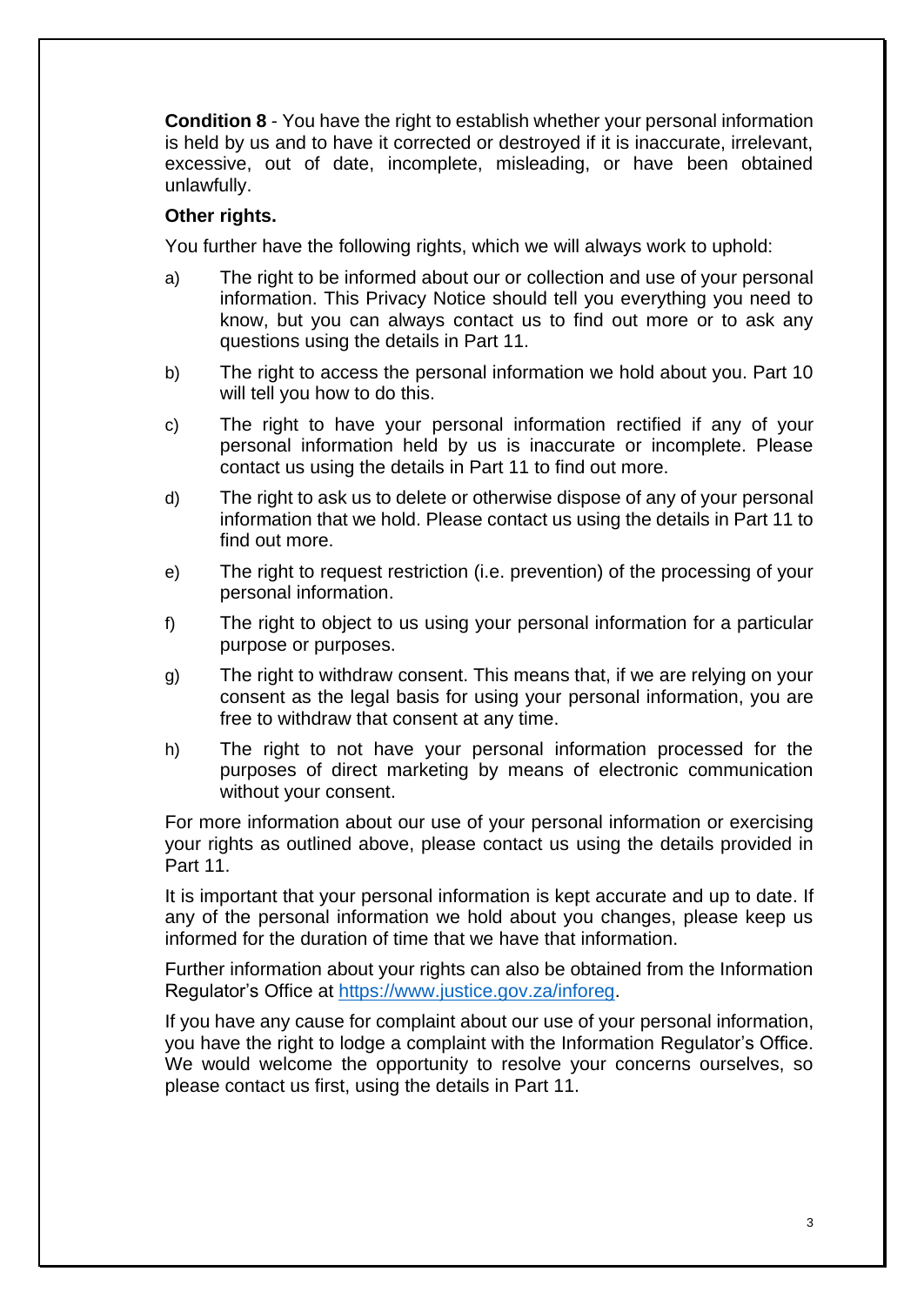# 5. **What Personal information Do You Collect and How?**

We may collect and hold some or all the personal information set out in the table below, using the methods also set out in the table. We do collect 'special personal information' where so required by law.

Special personal information may include information relating to race, ethnical origin, health, biometric information and criminal behaviour of a data subject.

| How We<br><b>Collect</b><br>the<br><b>Personal</b><br><b>Information</b>                                                                                                                                                                                                                                                                                                                                                        |
|---------------------------------------------------------------------------------------------------------------------------------------------------------------------------------------------------------------------------------------------------------------------------------------------------------------------------------------------------------------------------------------------------------------------------------|
| As far as practicably possible directly<br>from the data subject. If not practicably<br>possible to obtain such information<br>directly from you, we will obtain such<br>personal information from third parties or<br>public forums where you may have made<br>your personal information deliberately<br>public.                                                                                                               |
| As far as practicably possible directly<br>from the data subject. If not practicably<br>possible to obtain such information<br>directly from you, we will obtain such<br>personal information from third parties or<br>public forums where you may have made<br>your personal information deliberately<br>public.                                                                                                               |
| As far as practicably possible directly<br>from the data subject. If not practicably<br>possible to obtain such information<br>directly from you, we will obtain such<br>personal information from third parties or<br>public forums where you may have made<br>your personal information deliberately<br>public.                                                                                                               |
| Payment information including but not As far as practicably possible directly<br>from the data subject. If not practicably<br>obtain such information<br>possible to<br>directly from you, we will obtain such<br>personal information from third parties or<br>public forums where you may have made<br>your personal information deliberately<br>public.<br>Banks and credit rating / consumer data<br>verification agencies. |
|                                                                                                                                                                                                                                                                                                                                                                                                                                 |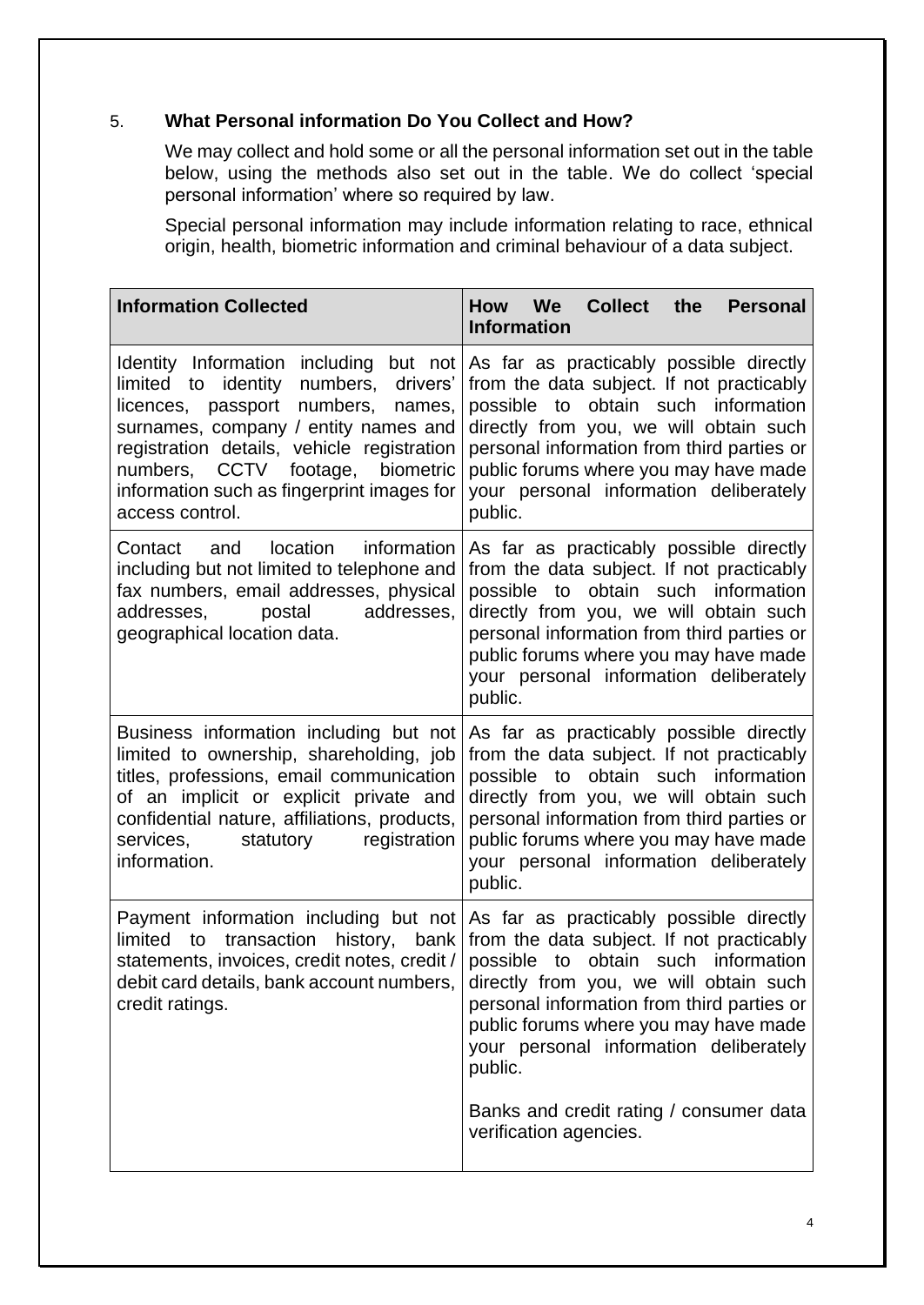| transaction history, etc.                               | Profile information including but not As far as practicably possible directly<br>limited to preferences, customer profiles, from the data subject. If not practicably<br>possible to obtain such information<br>directly from you, we will obtain such<br>personal information from third parties or<br>public forums where you may have made<br>your personal information deliberately<br>public. |
|---------------------------------------------------------|----------------------------------------------------------------------------------------------------------------------------------------------------------------------------------------------------------------------------------------------------------------------------------------------------------------------------------------------------------------------------------------------------|
| verification of information, consumer<br>profiles, etc. | Data from third parties including the As far as practicably possible directly<br>from the data subject. If not practicably<br>possible to obtain such information<br>directly from you, we will obtain such<br>personal information from third parties or<br>public forums where you may have made<br>your personal information deliberately<br>public.                                            |

#### 6. **How Do You Use My Personal information?**

Under POPIA, we must always have a lawful basis for using personal information. We may use your personal information for one or all of the following purposes:

- The administration of our business.
- Supplying our services and / or products to you.
- Managing payments for our services and / or products.
- Personalising and tailoring our services and / or products for you.
- Communicating with you.
- Supplying you with information by electronic communication if you have agreed thereto (you may opt-out at any time by using the details in Part 11).
- With your permission we may also use your personal information for marketing purposes, which may include contacting you by email with information, news, and offers on our services and / or products. You will not be sent any unlawful marketing or spam. We will always work to fully protect your rights and comply with our obligations under POPIA, and you will always have the opportunity to opt-out.

We will only use your personal information for the purpose(s) for which it was originally collected unless we reasonably believe that another purpose is compatible with that or those original purpose(s) and need to use your personal information for that purpose. If we do use your personal information in this way and you wish us to explain how the new purpose is compatible with the original,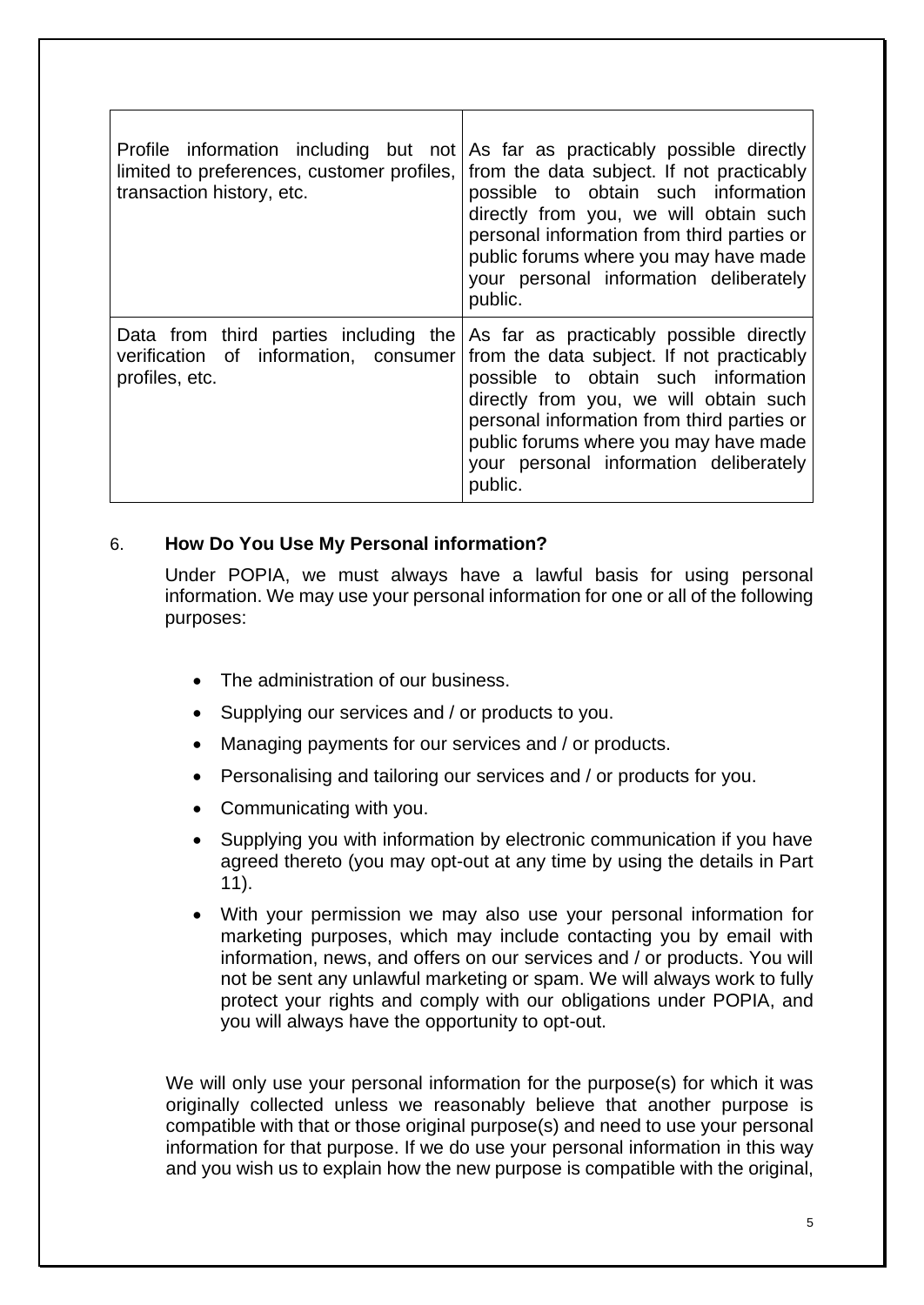please contact us using the details in Part 11.

If we need to use your personal information for a purpose that is unrelated to, or incompatible with, the purpose(s) for which it was originally collected, we will inform you and explain the legal basis which allows us to do so or obtain permission from you to do so.

In some circumstances, where permitted or required by law, we may process your personal information without your knowledge or consent. This will only be done within the bounds of POPIA and your legal rights.

# 7. **How Long Will You Keep My Personal information?**

We will not keep your personal information for any longer than is necessary in light of the reason(s) for which it was first collected. Your personal information will therefore be kept for:

- as long as it serves the purpose it was collected and intended for,
- such periods as prescribed in any legislation applicable to our business,
- any period agreed to in a contract,
- the purposes of fulfilment of a contract, or
- any period you may have agreed to.

#### 8. **How and Where Do You Store or Transfer My Personal information?**

We will endeavour to store your personal information in South Africa. This means that it will be fully protected under POPIA.

We may however transfer your personal information across the borders of South Africa for the purposes of storage. These are referred to as "third countries". We will take additional steps in order to ensure that your personal information is treated just as safely and securely as it would be within South Africa and under POPIA as follows:

- 8.1 We will as far as possible, attempt to only store or transfer personal information in or to countries that are deemed to provide an adequate level of protection for personal information, or
- 8.2 We will use contracts and/or service agreements with such service providers as per 8.1, which ensure the same levels of personal information protection that apply under POPIA.

Please refer to our Protection of Personal Information Policy or contact us using the details below in Part 11 for further information about the personal information protection safeguard/s used by us when transferring your personal information to another country.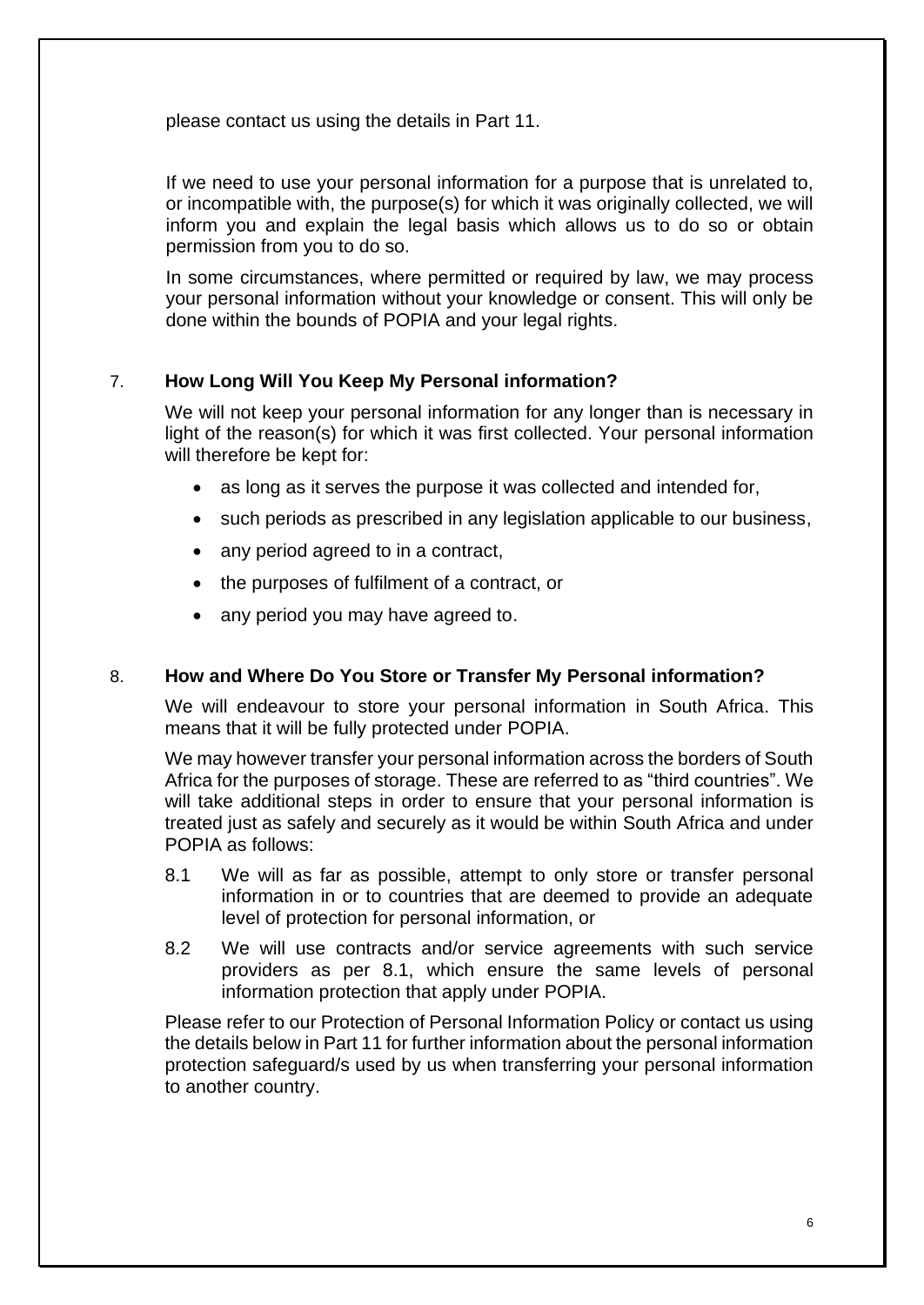The security of your personal information is essential to us, and to protect your information, we take a number of important measures, including the following:

- Limiting access to your personal information to those employees, agents, contractors, and other third parties with a legitimate need to know and, where applicable, ensuring that they are subject to duties of confidentiality.
- Procedures for dealing with data breaches (the accidental or unlawful destruction, loss, alteration, unauthorised disclosure of, or access to, your personal information) including notifying you and the Information Regulator's Office where we are legally required to do so.
- We have identified all reasonable and foreseeable internal and external risks and introduced safeguards to mitigate such risks.
- Continuous maintenance and updating of such safeguards to secure your personal information.

#### 9. **Do You Share My Personal information?**

We will not share any of your personal information with any third parties for any purposes, except in the following instances:

- For the purposes of *inter alia* fulfilment of an application, contract, rendering of a service or goods.
- If we sell, transfer, or merge parts of our business or assets, your personal information may be transferred to a third party. Any new owner of our business may continue to use your personal information in the same way(s) that we have used it, as specified in this Privacy Notice.
- In some limited circumstances, we may be legally required to share certain personal information, which might include yours, if we are involved in legal proceedings or complying with legal obligations, a court order, or the instructions of a government authority.

If any of your personal information is shared with a third party, as described above, we will take reasonable steps to ensure that your personal information is handled safely, securely, and in accordance with your rights.

#### **Operators:**

We may make use of third-party service providers to process personal information on our behalf. To protect such personal information, we will enter into a formal written agreement with the service provider. In terms of such agreement the service provider will be required to process personal information in accordance with conditions as prescribed by us, including measures to protect the security and integrity for such personal information.